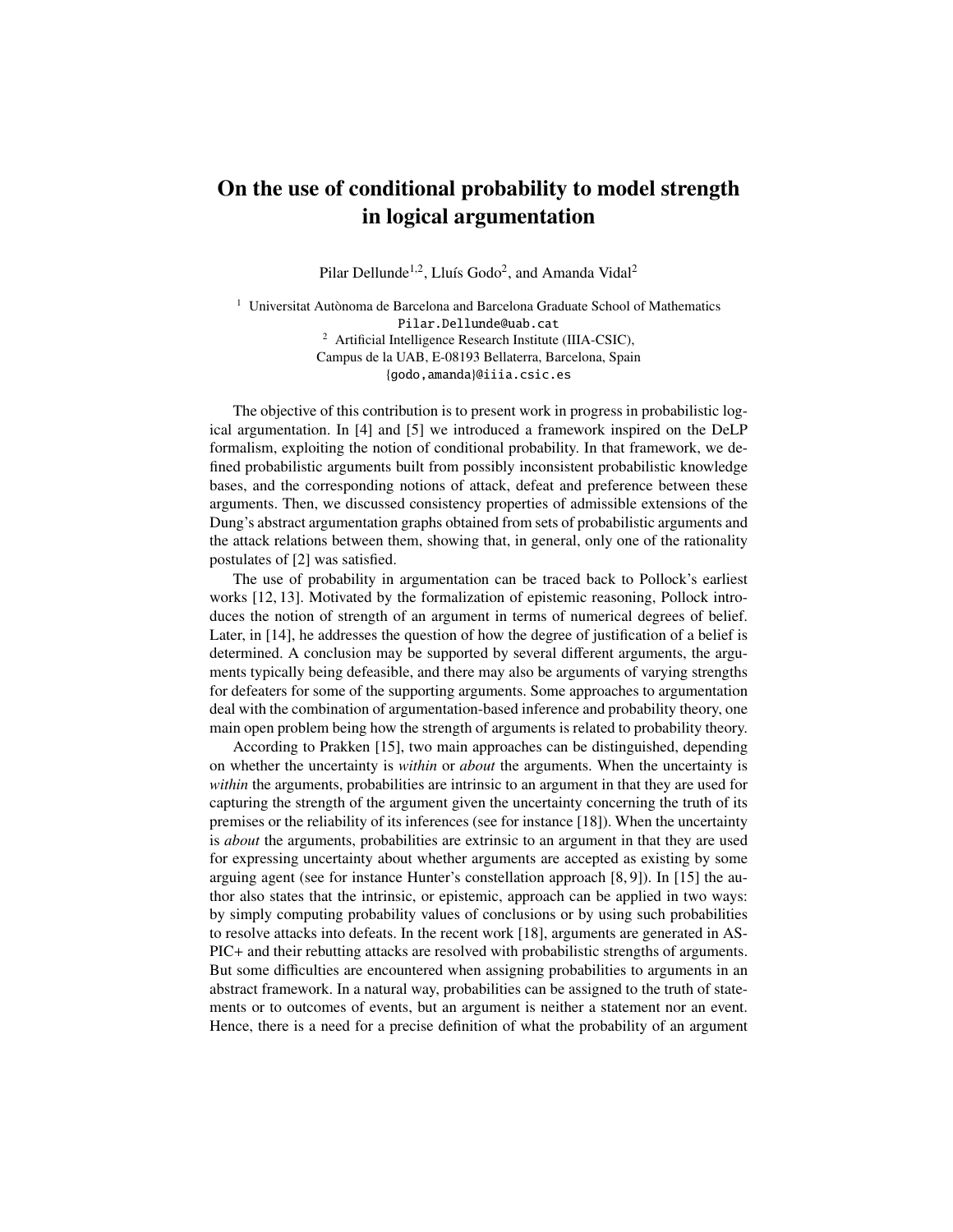is, and to do so, we have to work at the level of structured argumentation. For a first attempt to do so in the context of classical-logic argumentation see [8].

In a different direction, in [3] the authors propose a general scheme for adding probabilistic reasoning capabilities to a wide variety of knowledge representation formalisms. They add probabilities to the formulas of a given base logic, and define a probability distribution over the subsets of a knowledge base by taking the probabilities of the formulas into account. This gives rise to a probabilistic entailment relation that can be used for uncertain reasoning, see also [10]. This approach generalizes the ideas in ProbLog [6] and the constellation approach to the abstract argumentation in [8, 9].

The ongoing work treats the intrinsic case, assigning probabilities to arguments. In contrast to [8], but similarly to [16], we consider logic-based arguments  $A =$ (*support*; *conclusion*), where *support* and *conclusion* are logical propositions, pervaded with uncertainty due a non-conclusive conditional link between their supports and their conclusions. In such a case, it is very reasonable to supplement the argument representation with a quantification  $\alpha$  of how certain *conclusion* can be claimed to hold whenever *support* is known to hold [12], leading to represent an arguments as triples  $A = (support; conclusion: \alpha)$ . A very natural choice is to interpret  $\alpha$  as some parameter related to the conditional probability *P*(*conclusion* | *support*). This is, in a sense, in accordance with Bayesian epistemology [17], where they use conditional probabilities to quantitatively the support or confirmation of a hypothesis given an evidence. Here we consider  $\alpha$  to be a probability interval  $[c_1, c_2]$ , meaning that the argument *A* provides the information  $P(conclusion \mid support) \in [c_1, c_2]$ .

If we internalise the conditional link within the argument as a conditional expression *support*  $\rightarrow$  *conclusion* and arguments get more complex and need several uncertain conditionals to link the support with the conclusion, then we can attach conditional probability intervals to each of the involved conditionals, so arguments become of the form

## $A = (\Pi, \Delta; \varphi; \alpha),$

where  $\Pi = {\chi_1, \ldots, \chi_m}$  is a finite set of factual (i.e. non conditional) premises  $\chi_j$ 's,  $\Delta = \{(\psi_1 \leadsto \varphi_1 : \beta_1), \ldots, (\psi_n \leadsto \varphi_n : \beta_n)\}\$ is a finite set of probabilistisc-valued conditionals, usually representing defeasible generic knowledge, and  $\beta_i$ 's and  $\alpha$  are probability intervals. In this settting,  $\varphi$  and all the  $\chi_j$ ,  $\psi_i$ ,  $\varphi_i$ 's are allowed to be arbitrary logical<br>propositions. The interval  $\alpha$  stands for the *argument strength*, and it is derived from the , ψ*i* propositions. The interval  $\alpha$  stands for the *argument strength*, and it is derived from the **homogledge** in the hody of the argument as the minimum and maximum probabilities knowledge in the body of the argument as the minimum and maximum probabilities with which  $\varphi$  is entailed (for a given consequence relation) from  $\Pi$  and  $\varDelta$ . In fact, our definition of argument for a formula provides for both a logical argument and an optimal probabilistic entailment of its conclusion from its premises. In this aspect we follow [8] on decoupling the logic and the probabilistic aspects. More in detail,  $A = (\Pi, \Delta; \varphi; \alpha)$ is an argument for  $\varphi$  with strength  $\alpha$  when the following conditions hold:

- Probabilistic consistency: ∆ is probabilistically satifiable, that is, there exists at least a probability *P* on formulas such that  $P(\varphi_i | \psi_i) \in \beta_i$  for each  $i = 1, ..., m$ .
- Logical adequacy:  $\varphi$  logically follows (according to a suitable notion of logical consequence) from  $\Pi$  and the logical rules of  $\Delta$ , i.e. { $\psi_i \rightsquigarrow \varphi_i | i = 1, \dots m$ }.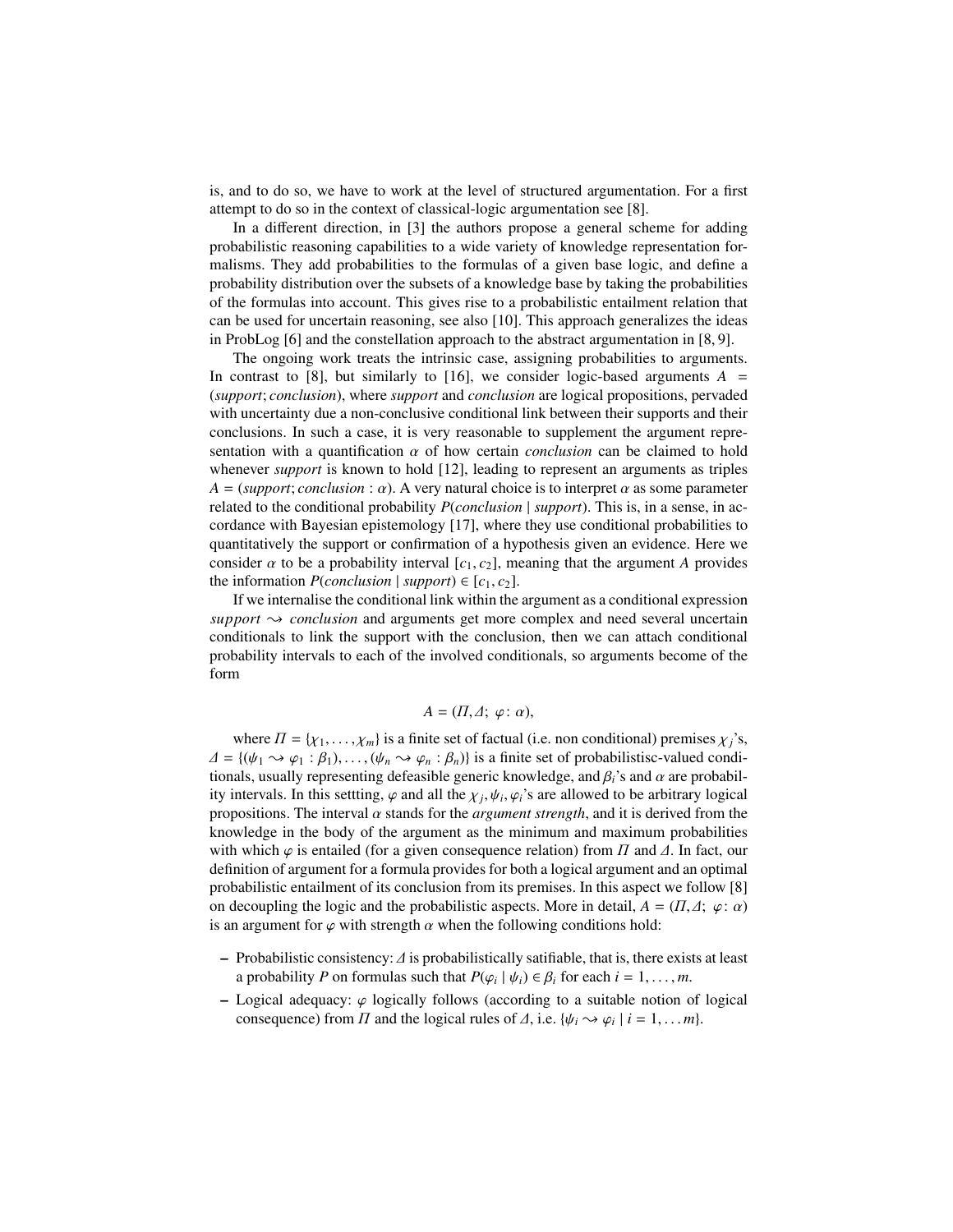–  $c_1$  (resp.  $c_2$ ) is the infimum (resp. the supremum) of the values  $P(\varphi | \Pi^{\wedge})$  when letting *P* vary among the probabilities satisfying *A* letting *<sup>P</sup>* vary among the probabilities satisfying ∆. In other words,

 $c_1 = \sup\{d_1 \in [0, 1] \mid \Delta \models_{Pr} \Pi^{\wedge} \leadsto \varphi: [d_1, 1]\},\$ <br> $c_2 = \inf\{d_2 \in [0, 1] \mid \Delta \models_{Pr} \Pi^{\wedge} \leadsto \varphi: [0, d_2]\}$  $c_2 = \inf\{d_2 \in [0, 1] \mid \Delta \models_{Pr} \Pi^{\wedge} \leadsto \varphi: [0, d_2]\},\$ 

where  $\Pi^{\wedge}$  denotes the conjunction of the propositions in  $\Pi$ , and  $\models_{Pr}$  denotes the following notion of probabilistic entailment [10]. following notion of probabilistic entailment [10]:

 $\{(\psi_1 \rightsquigarrow \varphi_1 : \beta_1), \dots, (\psi_n \rightsquigarrow \varphi_n : \beta_n)\}\models_{Pr} (\Pi^{\wedge} \rightsquigarrow \varphi : \alpha)$  if<br>obability *P* if  $P(\alpha_1 | \psi_1) \in R$ , for all  $i = 1$  n then  $P(\alpha_2)$ for any probability *P*, if  $P(\varphi_i | \psi_i) \in \beta_i$  for all  $i = 1, ..., n$ , then  $P(\varphi | \Pi^{\wedge}) \in \alpha$ .

 $\sim \Delta$  is minimal satisfying the above conditions.

This type of arguments can be seen as a probabilistic generalization of those at work in the Defeasible Logic Programming argumentation framework (DeLP) [7].

Using a generalization of the usual notions of subargument and disagreement we can introduce the notion of attack. Finally, we can specify when an attack is actually a defeat. The probability intervals attached to the arguments is a determinant factor for this. However, relying only on the involved weights to decide when an argument prevails over another can be counter-intuitive in some situations. For instance, consider the following example of two conflicting arguments. The following arguments encode the scenario of inferring whether a damage (a big monetary loss) is caused in a house when it suffers a burglary (with probability in [0.9, 1]). However in the case of a burglary, the monetary loss can be avoided if there is an alarm in the house and the alarm is triggered (with probability in [0.8, 1]):

 $A_1 = (\{burglary\}, \{burglary \rightarrow mon\_loss: [0.9, 1]\}; mon\_loss: [0.9, 1])$  $A_2$  =({*burglary*, *alarm*}, {*burglary* ∧ *alarm*  $\rightarrow$  ¬*mon\_loss*: [0.8, 1]}; ¬*mon\_loss*: [0.8, 1])

There, the derived probability of an argument  $A_2$  is smaller than the one derived in a second argument  $A_1$ , but the argument  $A_2$  was based on more information than  $A_1$ . Thus, a specificity criterion seemed more adequate in these cases. Nevertheless, in case of two conflicting arguments using the same amount or incomparable information, the probability attached to the arguments becomes a suitable criterion to use. In order to compare two arguments, we will then give the specificity criterion the highest priority, and if it does not produce a proper comparison, the degrees of probability will determine the strongest argument. This decision is based on the fact that probabilities of the defeasible rules inside each argument, and of the argument itself, reflect the faithfulness of each rule and indirectly, of the argument itself.

An important question we plan to deal with in future work concerns which is the most adequate way of modelling the evidence in this setting. Namely, this involves determining whether is better to model evidential knowledge by assuming that the (probabilistic) reasoning is conditioned by the evidence, as it is assumed above, or by assigning to those factual and conditional pieces of knowledge probability equal to 1. Also, in future work we aim at exploring in deeper detail the trade-off between specificity and probability criteria. Moreover, taking into account that only one of the rationality postulates of [2] is satisfied, the consideration of a notion of collective conflict, similarly